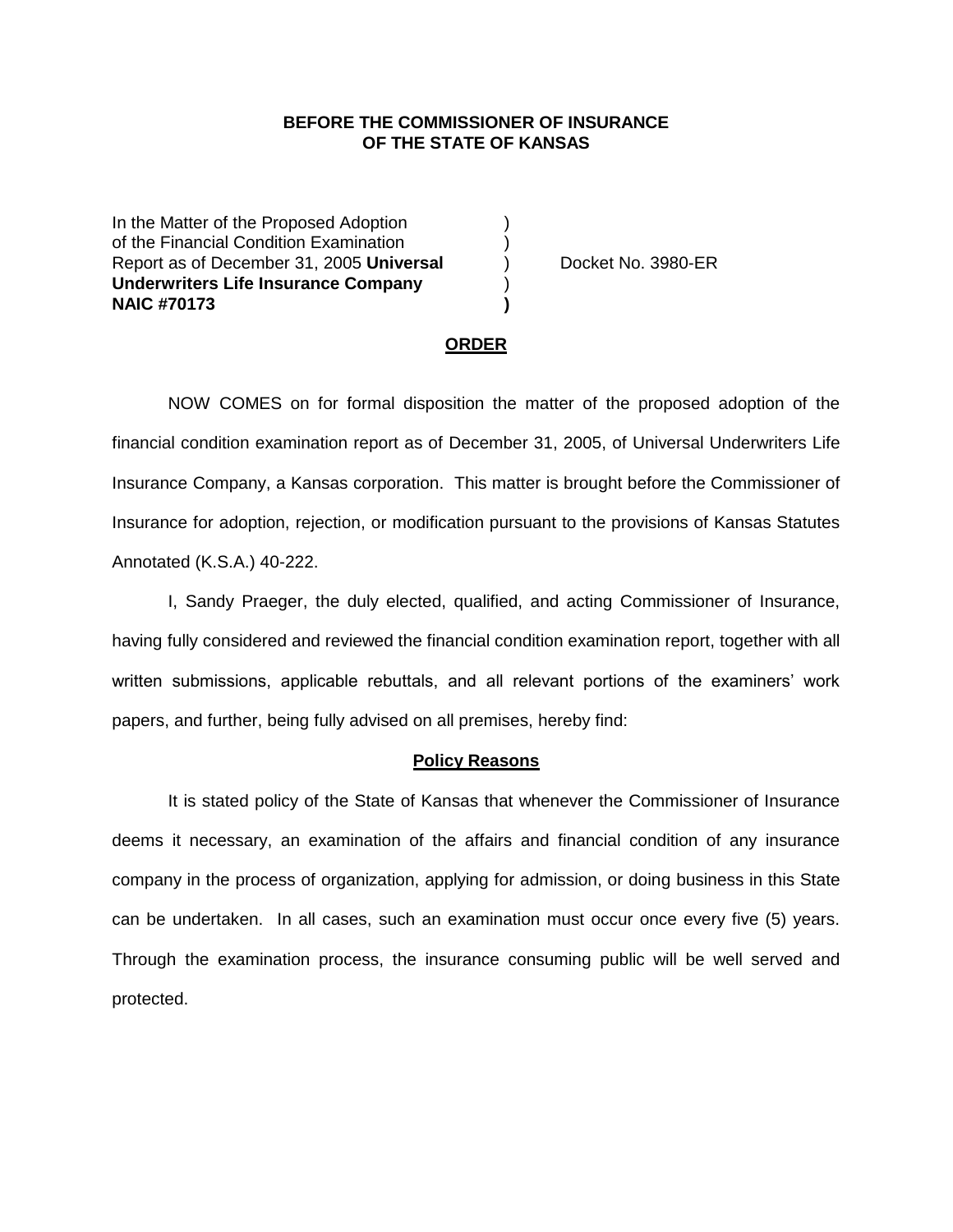#### **Findings of Fact**

1. The Commissioner of Insurance has jurisdiction over this matter pursuant to K.S.A. 40-222.

2. An examination of Universal Underwriters Life Insurance Company was undertaken by the Kansas Insurance Department and was completed on June 5, 2007.

3. The examiner-in-charge tendered and filed with the Kansas Insurance Department a verified written report of the examination within thirty (30) days following completion of the examination, to wit; March 28, 2007.

4. Following receipt of the verified report, the Kansas Insurance Department transmitted the report to Universal Underwriters Life Insurance Company on October 29, 2008, with a duly executed notice advising the company of its opportunity to prepare and submit to the Kansas Insurance Department a written submission or rebuttal with respect to any and all matters contained in the report. Universal Underwriters Life Insurance Company was further advised that any written submission or rebuttal needed to be filed with the Kansas Insurance Department no later than thirty (30) days after receipt of the verified report.

5. Universal Underwriters Life Insurance Company filed a written rebuttal of the verified report on November 25, 2008.

6. Following receipt of the verified report, the Kansas Insurance Department transmitted the revised report to Universal Underwriters Life Insurance Company on February 24, 2009, with a duly executed notice advising the company of its opportunity to prepare and submit to the Kansas Insurance Department a written submission or rebuttal with respect to any and all matters contained in the report. Universal Underwriters Life Insurance Company was further advised that any written submission or rebuttal needed to be filed with the Kansas Insurance Department no later than ten (10) days after receipt of the verified report.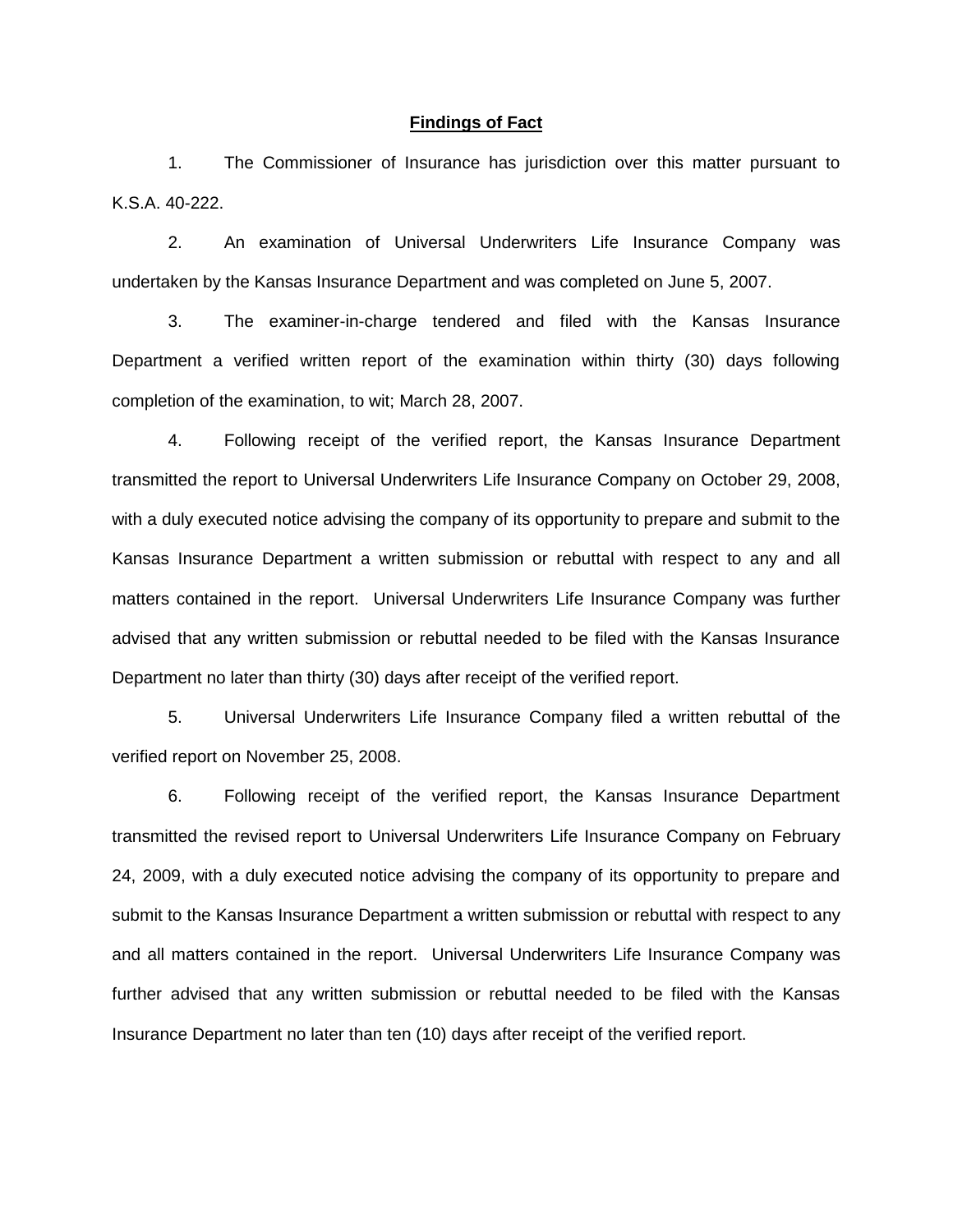7. Universal Underwriters Life Insurance Company filed a second written rebuttal of the verified report on March 10, 2009.

8. Additional revisions were made to the verified report by the Kansas Insurance Department on March 18, 2009.

9. Within thirty (30) days of the end of the time period allowed for written submission or rebuttal, the Commissioner of Insurance fully reviewed the report, together with all written submissions and rebuttals provided by Universal Underwriters Life Insurance Company. The Commissioner of Insurance further reviewed all relevant workpapers.

10. No other written submissions or rebuttals were submitted by Universal Underwriters Life Insurance Company.

## **Conclusion of Law**

11. K.S.A. 40-222(k)(2) provides:

"Within 30 days of the end of the period allowed for the receipt of written submissions or rebuttals, the commissioner shall fully consider and review the report, together with any written submissions or rebuttals and any relevant portions of the examiners workpapers and enter an order:

- (A) Adopting the examination report as filed or with modification or corrections. If the examination report reveals that the company is operating in violation of any law, regulation or prior order of the commissioner, the commissioner may order the company to take any action the commissioner considers necessary and appropriate to cure such violations; or
- (B) rejecting the examination report with directions to the examiners to reopen the examination for purposes of obtaining additional data, documentation or information, and refiling pursuant to subsection (k); or
- (C) call and conduct a fact-finding hearing in accordance with K.S.A. 40-281 and amendments thereto for purposes of obtaining additional documentation, data, information and testimony."

12. Based upon the Finding of Fact enumerated in paragraphs #1 through #10

above, the financial condition examination report as of December 31, 2005, of Universal

Underwriters Life Insurance Company should be adopted.